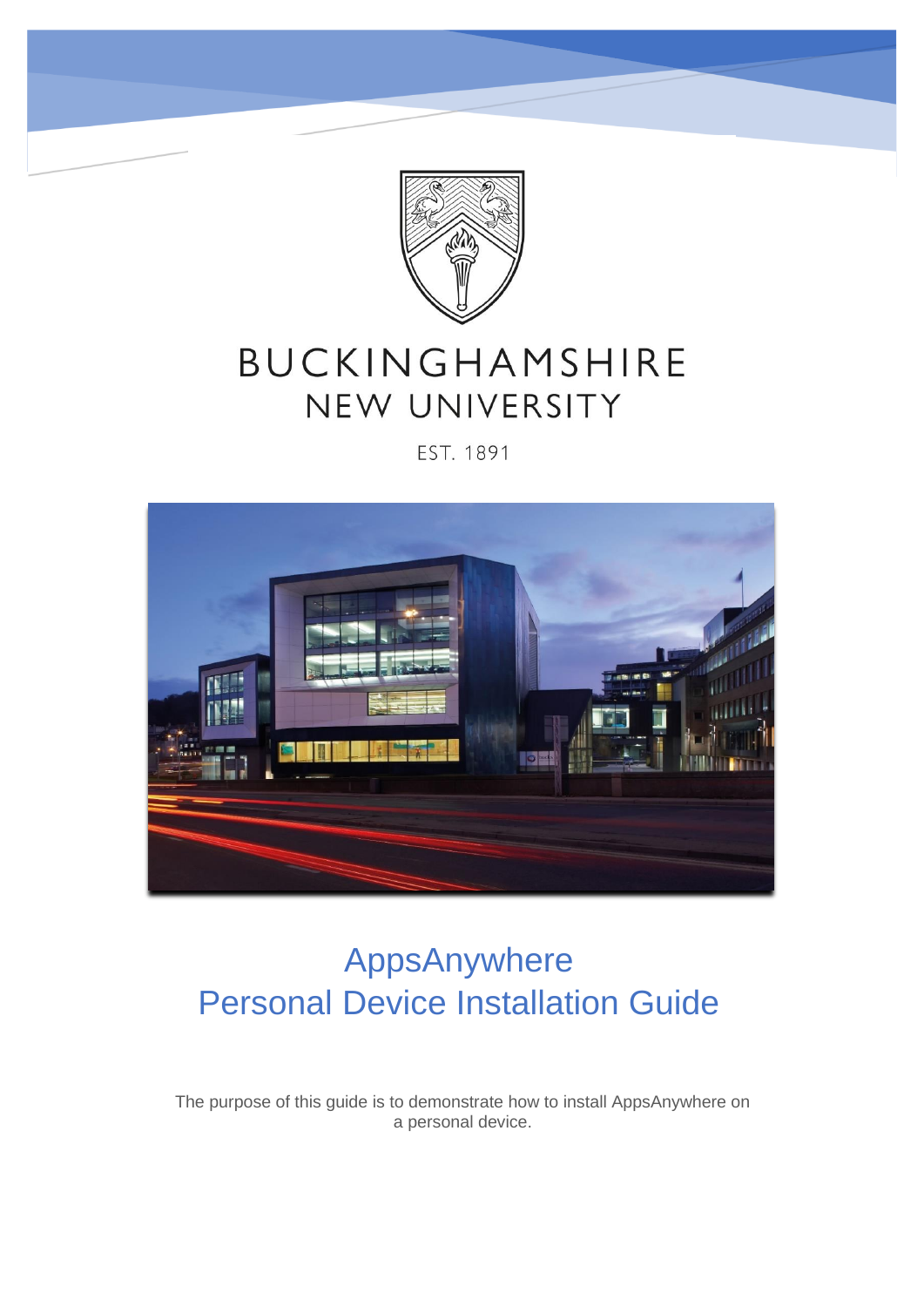

### **Table of Contents**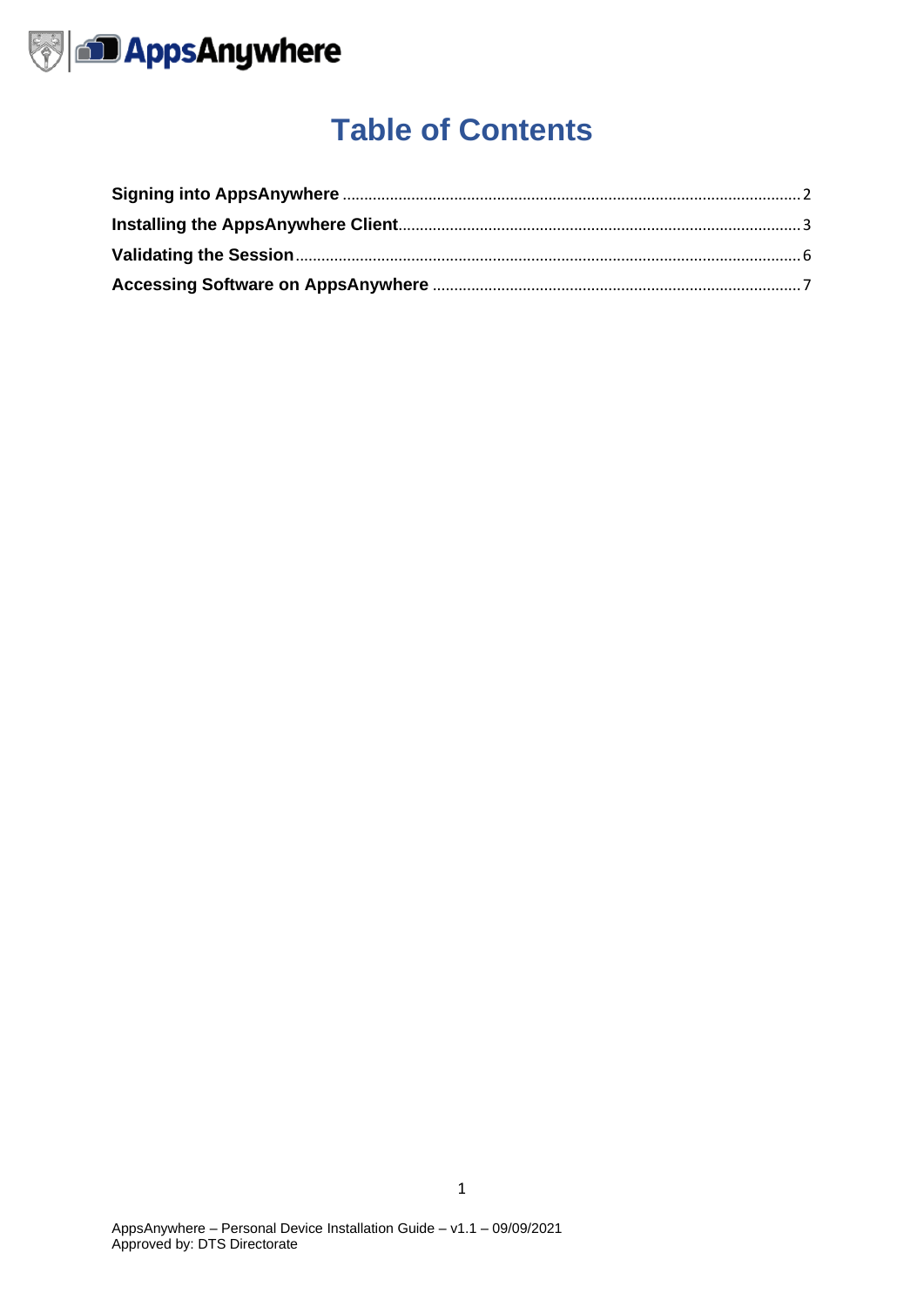

#### **Signing into AppsAnywhere**

- <span id="page-2-0"></span>1. Visit the AppsAnywhere website via the following link below: <https://appsanywhere.bucks.ac.uk/login>
- 2. Proceed to sign into AppsAnywhere via either of the two options below:



**NOTE:** You will need to sign in using your University email + your standard password E.g. [Joe.Bloggs@bucks.ac.uk](mailto:Joe.Bloggs@bucks.ac.uk) (staff) or [studentid@bucks.ac.uk](mailto:studentid@bucks.ac.uk) (students).

When signed in, you will be met with the following screen:

### **Welcome to AppsAnywhere**

It's my first time using AppsAnywhere on this device. Let's go.

I've already used AppsAnywhere on this device!

Please select '**It's my first time using AppsAnywhere on this device**'.

If you should experience any difficulty signing into AppsAnywhere or throughout the installation process, please contact the IT Service Desk who shall be able to investigate the problem for you. Our team can be contact via our email address, [it@bucks.ac.uk,](mailto:it@bucks.ac.uk) or via telephone call on 01494-605000 (option 1).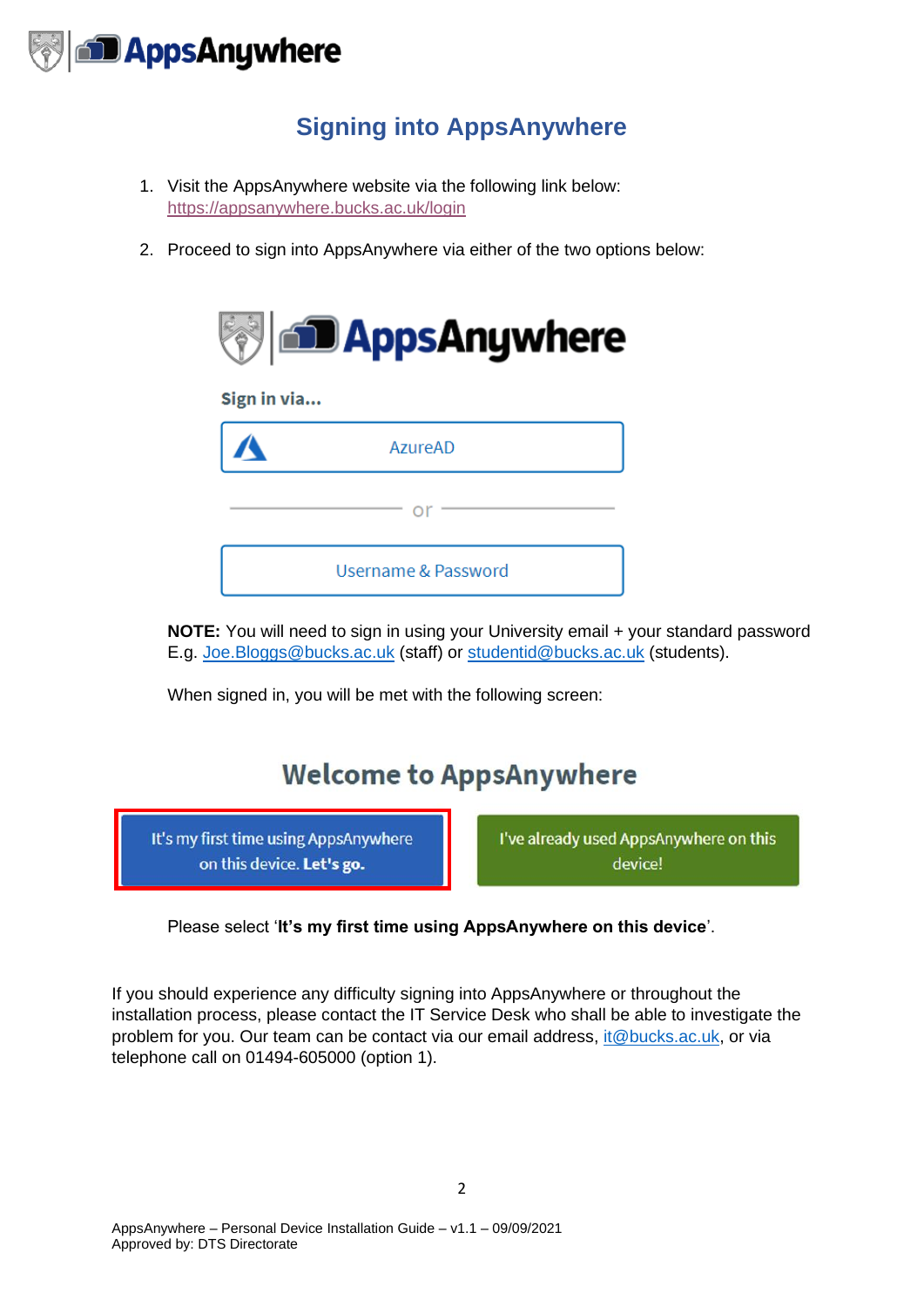

#### **Installing the AppsAnywhere Client**

<span id="page-3-0"></span>In order to load software from the AppsAnywhere website, we will need to install the AppsAnywhere Cloudpaging client. Please see the guidance below on how to do this:

1. If you had chosen 'It's my first time using AppsAnywhere on this device' you will be met with the following screen:

| Your download has started. |                                                                                                                                     |  |  |  |  |  |
|----------------------------|-------------------------------------------------------------------------------------------------------------------------------------|--|--|--|--|--|
|                            | You only need to do this the first time you visit AppsAnywhere on each device.<br>To access AppsAnywhere, just install the software |  |  |  |  |  |
| $\mathbf{1}$               | The download should start automatically.<br>(If it hasn't after 5 seconds, <b>click here</b> ).                                     |  |  |  |  |  |
|                            | When the download has finished, click <b>'Run'</b> to launch the software.                                                          |  |  |  |  |  |
| 3                          | Click 'Next' until 'Done' appears.                                                                                                  |  |  |  |  |  |
|                            | Done<br>Only click Done once you've completed the installation.                                                                     |  |  |  |  |  |

2. A download should start either in the bottom-left or top-right hand corner of your browser that will look somewhat like this:



3. Once the file has downloaded, click into it and click on '**Open**' or '**Run**' file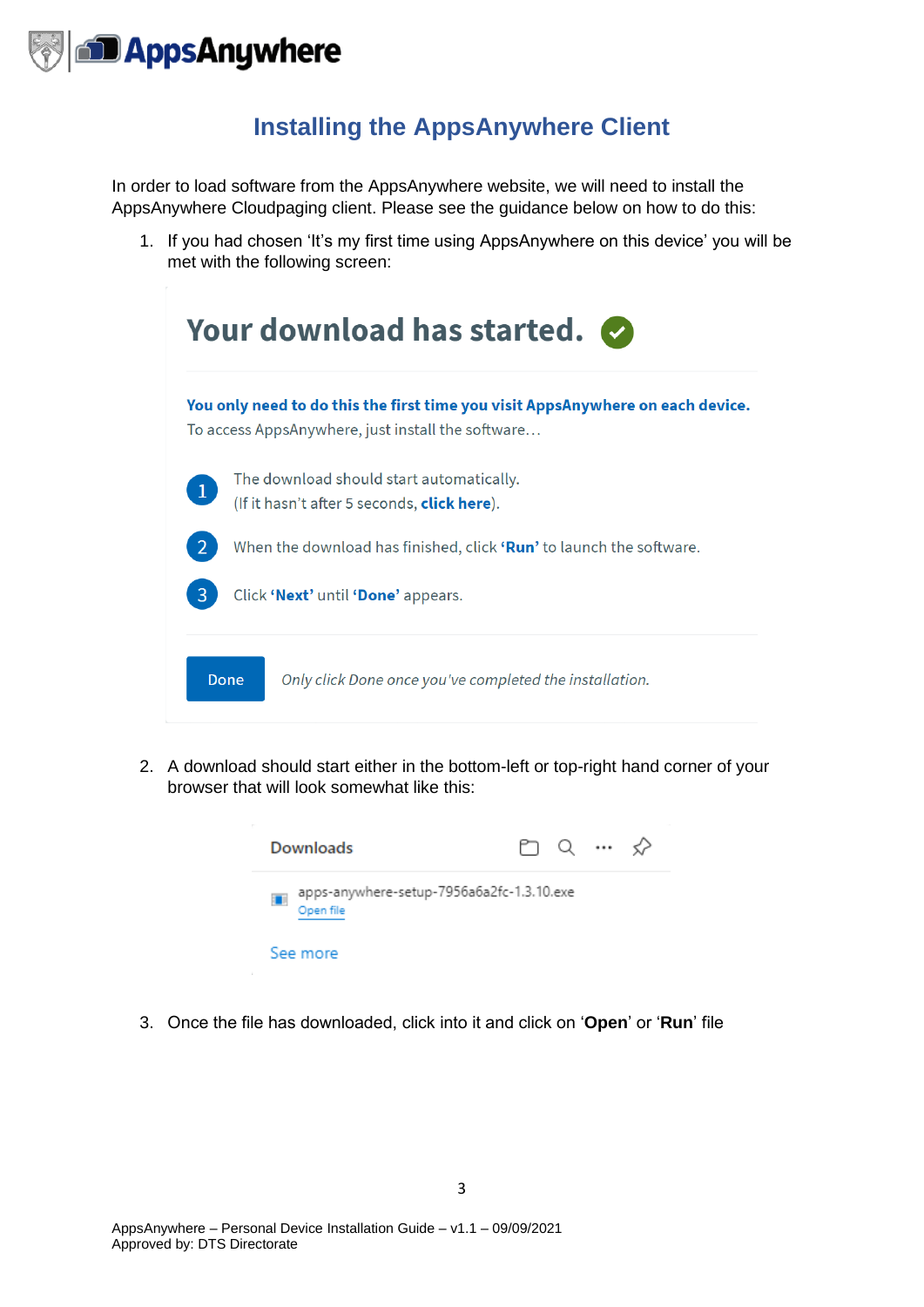

When the file has been run, you will be met with the AppsAnywere installer. Simply click '**Next'** when you see this screen. You may get a pop-up message to ask if you would like to allow this installation to proceed. Please click '**Allow**' if you see this.

| 4. |                                                                                                                                                                                                                                                                                                       |
|----|-------------------------------------------------------------------------------------------------------------------------------------------------------------------------------------------------------------------------------------------------------------------------------------------------------|
|    | AppsAnywhere<br>×                                                                                                                                                                                                                                                                                     |
|    | Welcome to the AppsAnywhere Setup Wizard                                                                                                                                                                                                                                                              |
|    | The installer will guide you though the steps required to install AppsAnywhere on your computer.                                                                                                                                                                                                      |
|    | WARNING: This computer program is protected by copyright law and international treaties.<br>Unauthorized duplication or distribution of this program, or any portion of it, may result in severe civil<br>or criminal penalties, and will be prosecuted to the maximum extent possible under the law. |
|    | Cancel<br>< Back<br>Next >                                                                                                                                                                                                                                                                            |

5. Click '**Next**' again

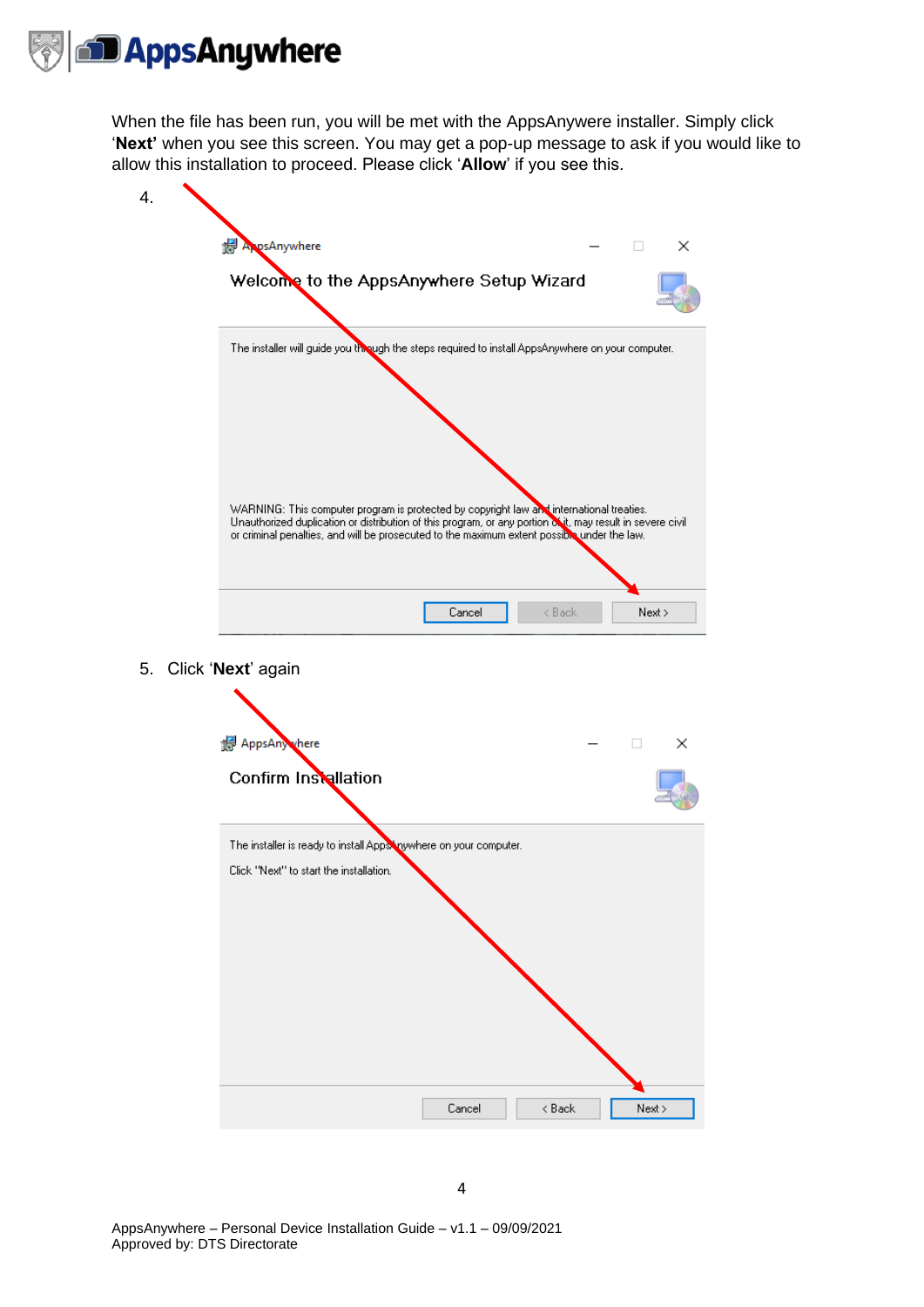

6. Now that the installation has finished, click on '**Close**'



7. Once the final installation below has completed, please refer back to the AppsAnywhere website:<https://appsanywhere.bucks.ac.uk/>

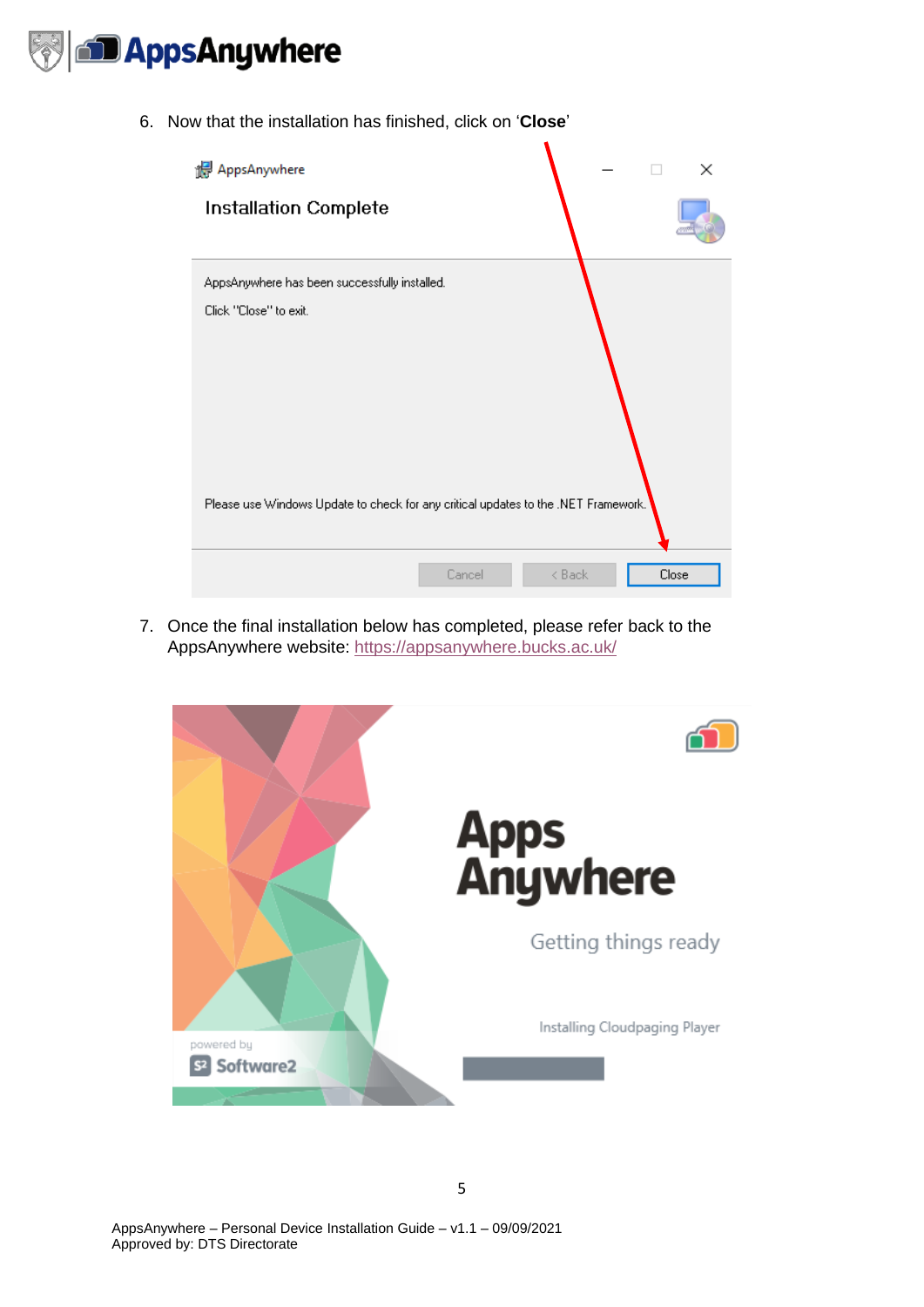

#### **Validating the Session**

<span id="page-6-0"></span>When accessing the AppsAnywhere website, it will attempt to communicate with the client that we installed previously and display the following messages:

1. The website shall attempt to validate the session as shown below:



**NOTE:** If you notice any pop-ups in your browser requesting permission to open the AppsAnywhere app, always make sure to click '**Allow**'.

2. Once complete, you should be met with this final message:



If for any reason AppsAnywhere fails to validate, you will be met with the '**Validation failed**' banner as shown below. If this happens, click on '**Retry**'. If that does not solve the issue, restart your web browser andlog back into AppsAnywhere.

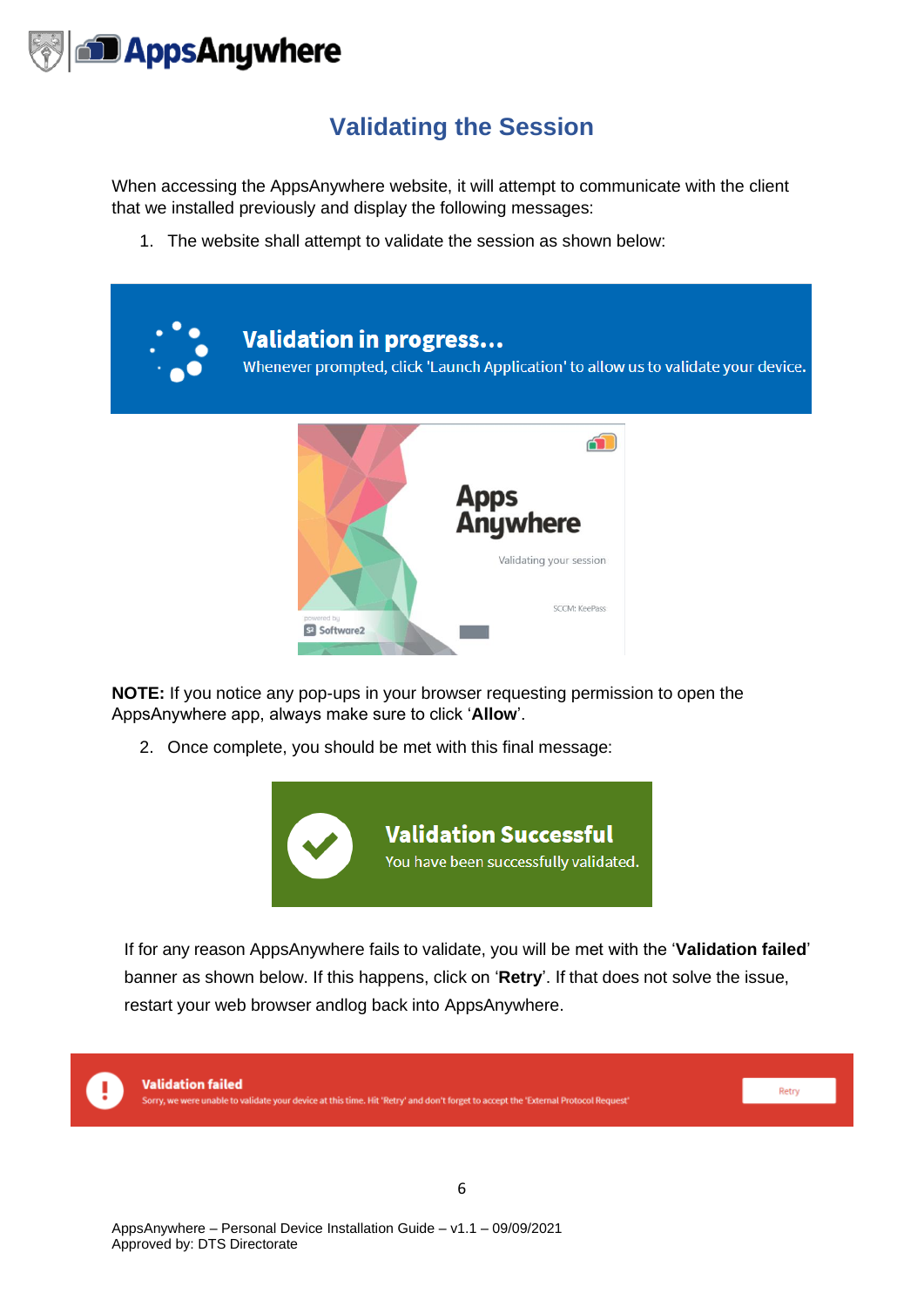

#### **Accessing Software on AppsAnywhere**

<span id="page-7-0"></span>Once the AppsAnywhere client has been installed and validated on the website, we are now able to access a plethora of software that are used for teaching and studying at Buckinghamshire New University. Please see the steps below on how to run the software:

1. Search for the software that you wish to use either using the search tool or by scrolling down the page:





3. This will then begin launching the app: